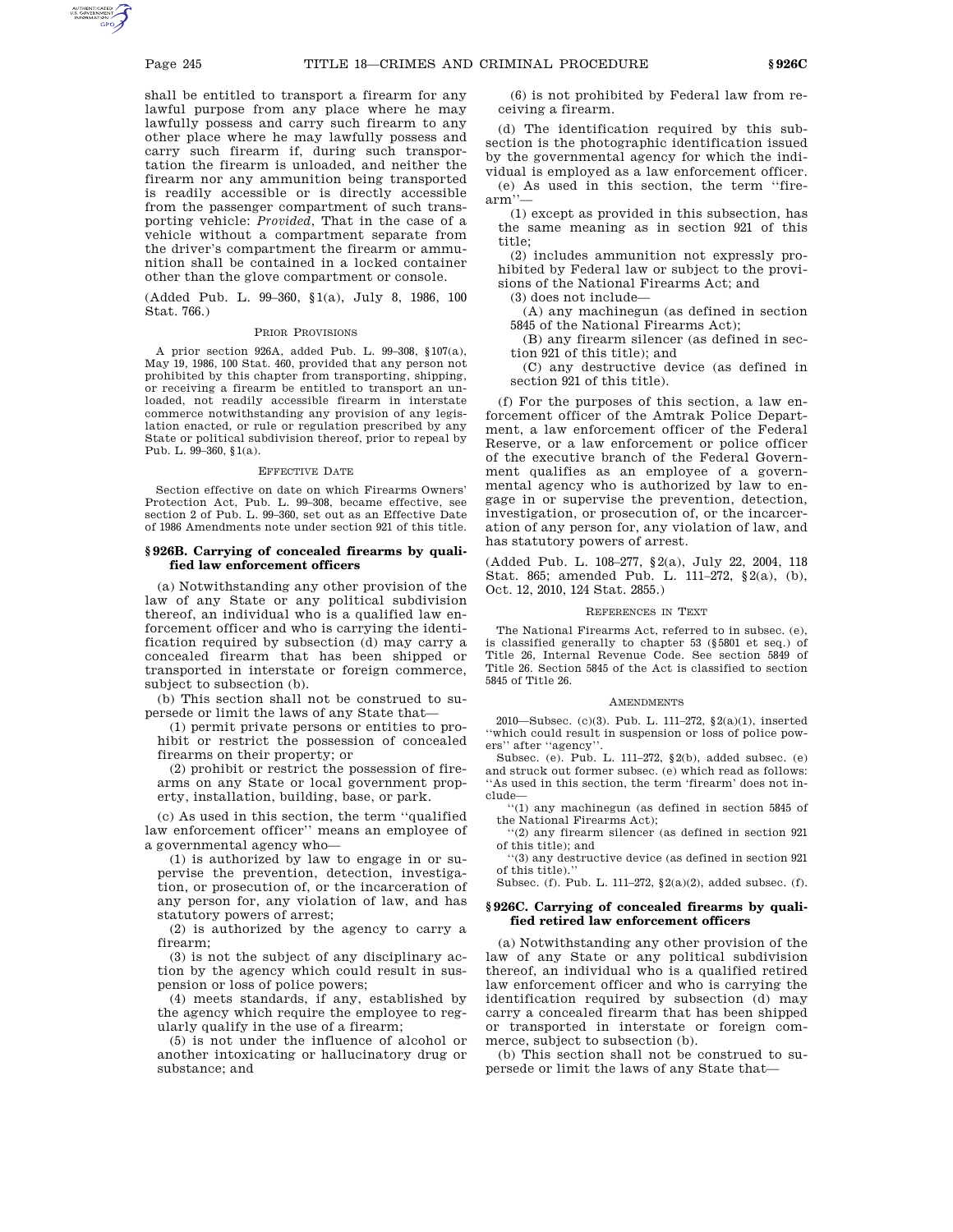(1) permit private persons or entities to prohibit or restrict the possession of concealed firearms on their property; or

(2) prohibit or restrict the possession of firearms on any State or local government property, installation, building, base, or park.

(c) As used in this section, the term ''qualified retired law enforcement officer'' means an individual who—

(1) separated from service in good standing from service with a public agency as a law enforcement officer;

(2) before such separation, was authorized by law to engage in or supervise the prevention, detection, investigation, or prosecution of, or the incarceration of any person for, any violation of law, and had statutory powers of arrest;

(3)(A) before such separation, served as a law enforcement officer for an aggregate of 10 years or more; or

(B) separated from service with such agency, after completing any applicable probationary period of such service, due to a service-connected disability, as determined by such agency;

(4) during the most recent 12-month period, has met, at the expense of the individual, the standards for qualification in firearms training for active law enforcement officers, as determined by the former agency of the individual, the State in which the individual resides or, if the State has not established such standards, either a law enforcement agency within the State in which the individual resides or the standards used by a certified firearms instructor that is qualified to conduct a firearms qualification test for active duty officers within that State;

(5)(A) has not been officially found by a qualified medical professional employed by the agency to be unqualified for reasons relating to mental health and as a result of this finding will not be issued the photographic identification as described in subsection  $(d)(1)$ ; or

(B) has not entered into an agreement with the agency from which the individual is separating from service in which that individual acknowledges he or she is not qualified under this section for reasons relating to mental health and for those reasons will not receive or accept the photographic identification as described in subsection  $(d)(1)$ ;

(6) is not under the influence of alcohol or another intoxicating or hallucinatory drug or substance; and

(7) is not prohibited by Federal law from receiving a firearm.

(d) The identification required by this subsection is—

(1) a photographic identification issued by the agency from which the individual separated from service as a law enforcement officer that indicates that the individual has, not less recently than one year before the date the individual is carrying the concealed firearm, been tested or otherwise found by the agency to meet the active duty standards for qualification in firearms training as established by

the agency to carry a firearm of the same type as the concealed firearm; or

(2)(A) a photographic identification issued by the agency from which the individual separated from service as a law enforcement officer; and

(B) a certification issued by the State in which the individual resides or by a certified firearms instructor that is qualified to conduct a firearms qualification test for active duty officers within that State that indicates that the individual has, not less than 1 year before the date the individual is carrying the concealed firearm, been tested or otherwise found by the State or a certified firearms instructor that is qualified to conduct a firearms qualification test for active duty officers within that State to have met—

(I) the active duty standards for qualification in firearms training, as established by the State, to carry a firearm of the same type as the concealed firearm; or

(II) if the State has not established such standards, standards set by any law enforcement agency within that State to carry a firearm of the same type as the concealed firearm.

(e) As used in this section—

(1) the term ''firearm''—

(A) except as provided in this paragraph, has the same meaning as in section 921 of this title;

(B) includes ammunition not expressly prohibited by Federal law or subject to the provisions of the National Firearms Act; and (C) does not include—

(i) any machinegun (as defined in section 5845 of the National Firearms Act);

(ii) any firearm silencer (as defined in section 921 of this title); and

(iii) any destructive device (as defined in section 921 of this title); and

(2) the term ''service with a public agency as a law enforcement officer'' includes service as a law enforcement officer of the Amtrak Police Department, service as a law enforcement officer of the Federal Reserve, or service as a law enforcement or police officer of the executive branch of the Federal Government.

(Added Pub. L. 108–277, §3(a), July 22, 2004, 118 Stat. 866; amended Pub. L. 111–272, §2(c), Oct. 12, 2010, 124 Stat. 2855.)

## REFERENCES IN TEXT

The National Firearms Act, referred to in subsec.  $(e)(1)(B)$ ,  $(C)(i)$ , is classified generally to chapter 53 (§5801 et seq.) of Title 26, Internal Revenue Code. See section 5849 of Title 26. Section 5845 of such Act is classified to section 5845 of Title 26.

#### **AMENDMENTS**

2010—Subsec. (c)(1). Pub. L. 111–272,  $\S2(c)(1)(A)$ , substituted "separated from service" for "retired" and struck out '', other than for reasons of mental instability'' after ''officer''.

Subsec. (c)(2). Pub. L. 111–272, §2(c)(1)(B), substituted ''separation'' for ''retirement''.

Subsec. (c)(3)(A). Pub. L. 111–272, §2(c)(1)(C)(i), substituted ''separation, served as a law enforcement officer for an aggregate of 10 years or more'' for ''retirement, was regularly employed as a law enforcement officer for an aggregate of 15 years or more''.